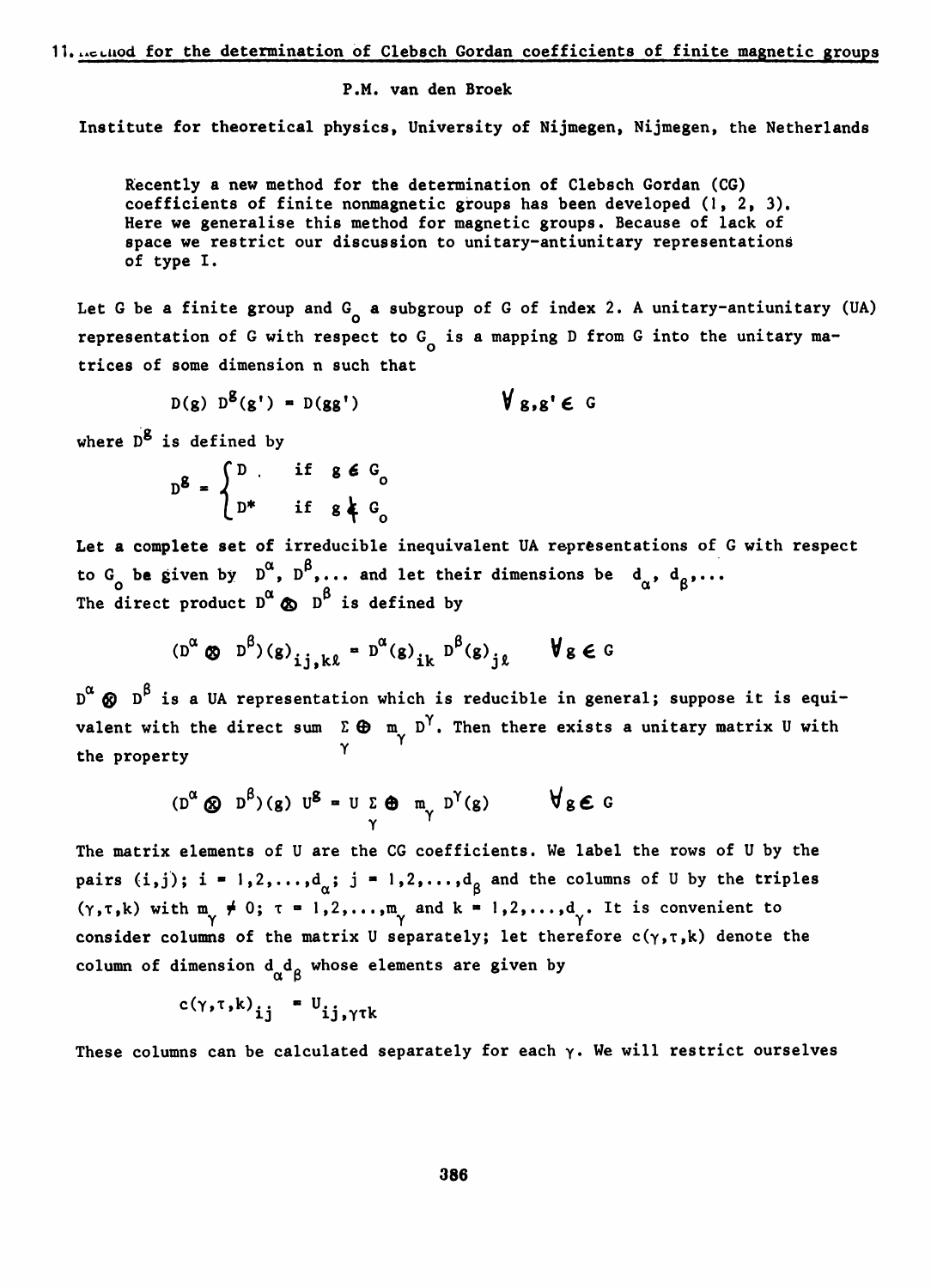here, due to lack of space, to those  $\gamma$  for which  $D^{\gamma}$  is of type I, which means that the restriction of D<sup>Y</sup> to G<sub>O</sub> is an irreducible representation of G<sub>O</sub>. For those D<sup>Y</sup> the columns c( $\gamma$ ,  $\tau$ , k) can be calculated as follows. Fix upon one value of  $\gamma$ and let the matrices  $A(\gamma,\ell,k)$  and  $B(\gamma,\ell,k)$  of dimension  $d_{\alpha}d_{\beta}$  be defined by

$$
A(\gamma, \ell, k)_{mn, ij} = \frac{d_{\gamma}}{|G|} \sum_{g \in G_{\text{O}}} D_{\ell k}^{\gamma^*}(g) D_{mi}^{\alpha}(g) D_{nj}^{\beta}(g)
$$
  

$$
B(\gamma, \ell, k)_{mn, ij} = \frac{d_{\gamma}}{|G|} \sum_{g \notin G_{\text{O}}} D_{\ell k}^{\gamma^*}(g) D_{mi}^{\alpha}(g) D_{nj}^{\beta}(g)
$$

Consider first the matrices  $A(\gamma, k, k)$  and  $B(\gamma, k, k)$  for some fixed value of k. Let  $A(\gamma, k, k)_{mn, mn}$  be a diagonal element of  $A(\gamma, k, k)$  which is not equal to zero. Then A(γ,k,k)<sub>mn,mn</sub> is real and positive. Let ψ and φ be the mn-th column of  $A(\gamma,k,k)$  and  $B(\gamma,k,k)$  respectively:

$$
\psi_{ij} = A(\gamma, k, k)_{ij, mn}
$$
  

$$
\phi_{ij} = B(\gamma, k, k)_{ij, mn}
$$

If A(γ,k,k)<sub>mn,mn</sub> ≠ -B(γ,k,k)<sub>mn,mn</sub> we can take

$$
c(\gamma,1,k) = \frac{\psi + \phi}{\{A(\gamma,k,k)\}_{mn,mn} + \text{Re } B(\gamma,k,k)\}_{mn,mn}}
$$

If 
$$
A(\gamma,k,k) = -B(\gamma,k,k)
$$
 we can take  
\n
$$
c(\gamma,1,k) = \frac{i(\psi - \phi)}{\left\{2A(\gamma,k,k)_{mn,mn}\right\}^{\frac{1}{2}}}
$$
\nIf  $m_{\gamma} \ge 2$  we define  $A'(\gamma,k,k)$  and  $B'(\gamma,k,k)$  by  
\n
$$
A'(\gamma,k,k) = A(\gamma,k,k) - \frac{1}{2} c(\gamma,1,k) \tilde{c}(\gamma,1,k)
$$
\n
$$
B'(\gamma,k,k) = B(\gamma,k,k) - \frac{1}{2} c(\gamma,1,k) \tilde{c}(\gamma,1,k)
$$

Here  $\tilde{c}$  means the transpose of c. From these matrices we obtain in the same way as above the column  $c(\gamma, 2, k)$ . If  $m_{\gamma} \geq 3$  we can proceed in this way by defining

$$
A''(\gamma,k,k) = A'(\gamma,k,k) - c(\gamma,2,k) \tilde{c}^*(\gamma,2,k)
$$

and so on. In this way we determine all  $m_{\nu}$  columns  $c(\gamma, \tau, k)$ . The columns  $c(\gamma,\tau,\ell)$  for  $\ell \neq k$  are now determined by

$$
c(\gamma, \tau, \ell) = A(\gamma, \ell, k) c(\gamma, \tau, k).
$$